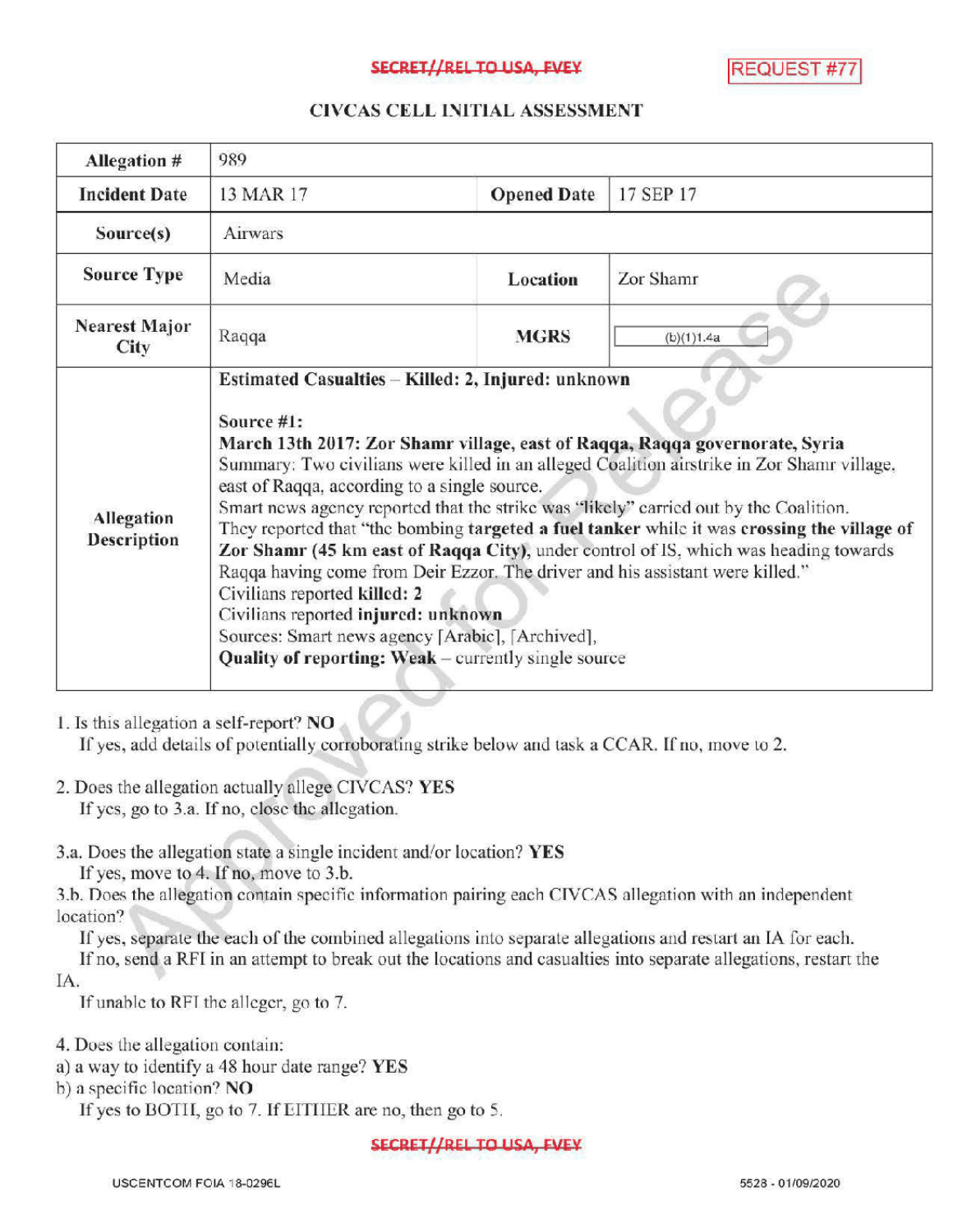# SECRET//REL TO USA, FVEY

5. Does the allegation contain:

a) <sup>a</sup> way to identify a 48 hour date range? YES

b) a specific time of day or timeframe?  $NO$ 

c) a general location? YES

If yes to ALL three, then go to  $7$ . If ANY are no, go to  $6$ .

6. Does the allegation contain:

a) Video or photo evidence of CIVCAS that can be used to narrow the date/time or location of the allegation? NO

If yes, go to  $7.$  If no, go to  $6.b$ .

- b) Are there at least two corroborating sources (total of 3) that independently reported the allegation? NO If yes, go to  $7.$  If no, go to 6.c.
- c) Any high quality sources? YES If yes, go to  $7.$  If no, go to  $6.d.$
- d) Specific facts that warrant a search for strikes? If yes, go to 7. If no, close the allegation.

7.a. Does the allegation contain sufficient information on the time, location and details to conduct a search for strikes? YES

If yes, go to  $8$ . If no, go to  $7.b$ .

7.b. Explain in detail why there is insufficient information on the time, location, and details to conduct <sup>a</sup> search for strikes. formation on the time, location, and details to conduct  $\mathbf{r}$ 

8. Are there any potentially corroborating strikes? NO

If yes, answer the questions below and task CCAR.

If no, provide a detailed explanation and close the allegation.

- A 48-hour search for strikes was conducted over 12-13 MAR 17 around the neighborhood of Zor Shamr.
- Zero strikes were found during the search period.

# 1.Assessed date of incident:

# 2. Location:

3. Potentially Corroborating Strike Information: MGRS: Strike Number: DTG: Target: **Dynamic/Deliberate:** Aircraft: CallSign: Nationality: Munitions & Number dropped: Target Number:

#### SECRET//REL TO USA, EVEY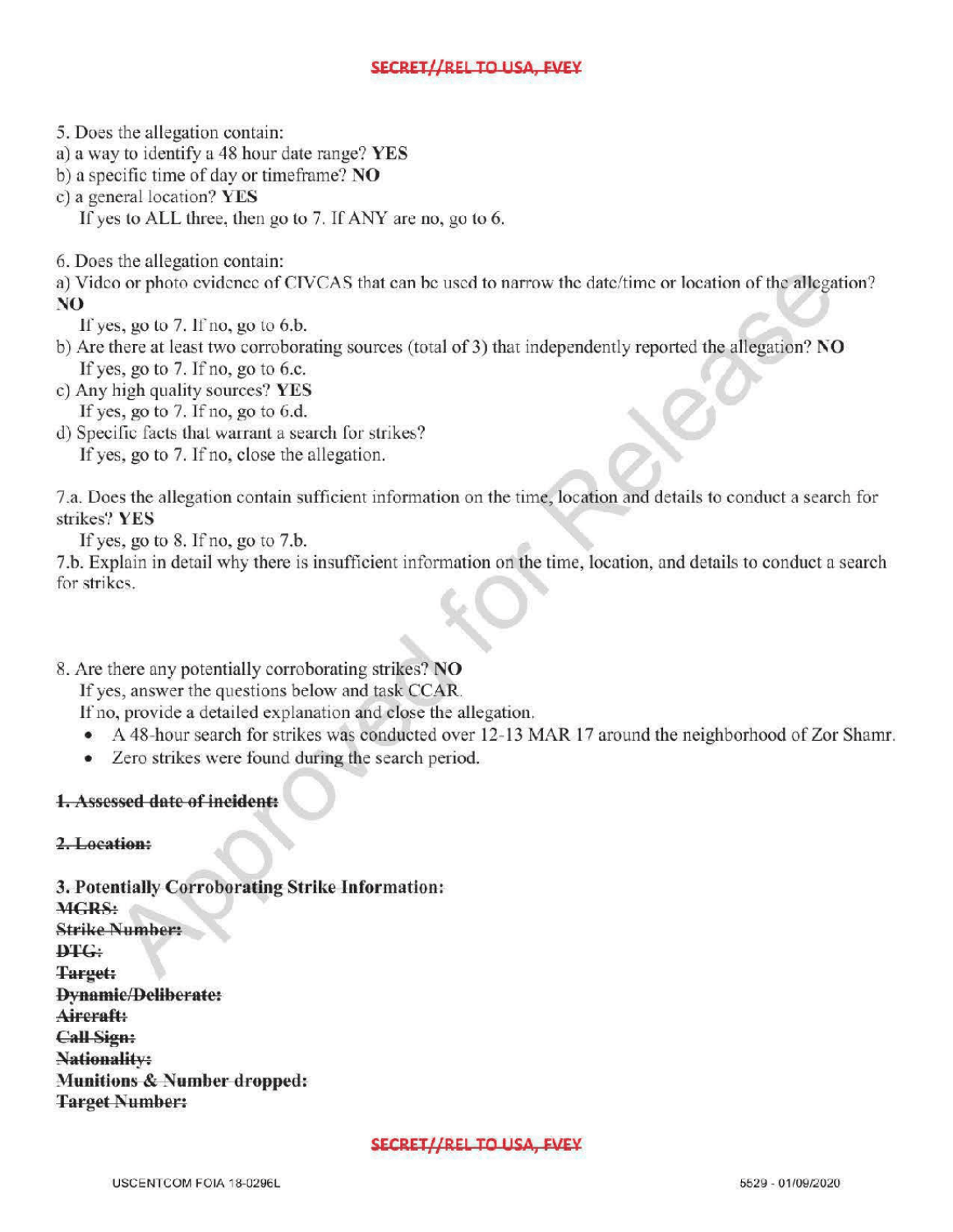#### SECRET//REL TO USA, FVEY

 $f(x)$ 

**TEA**:  $BE$ #

IZ & SY MAT: 0 results CAOC log: 0 results **CJTF** log: 0 results

**IZ**<br>CJFLCC log, -email (Start 18 MAY 2017):

 $\frac{\text{SY}}{\text{TR}(\text{1})}$ lag, -email (Start 22 JUL 2017):

Non-US Coalition Involvement: N/A

Decision: Close the IA due to insufficient evidence to corroborate the allegation.

 $\mathcal{S}$ 

#### SECRET//REL TO USA, FVEY